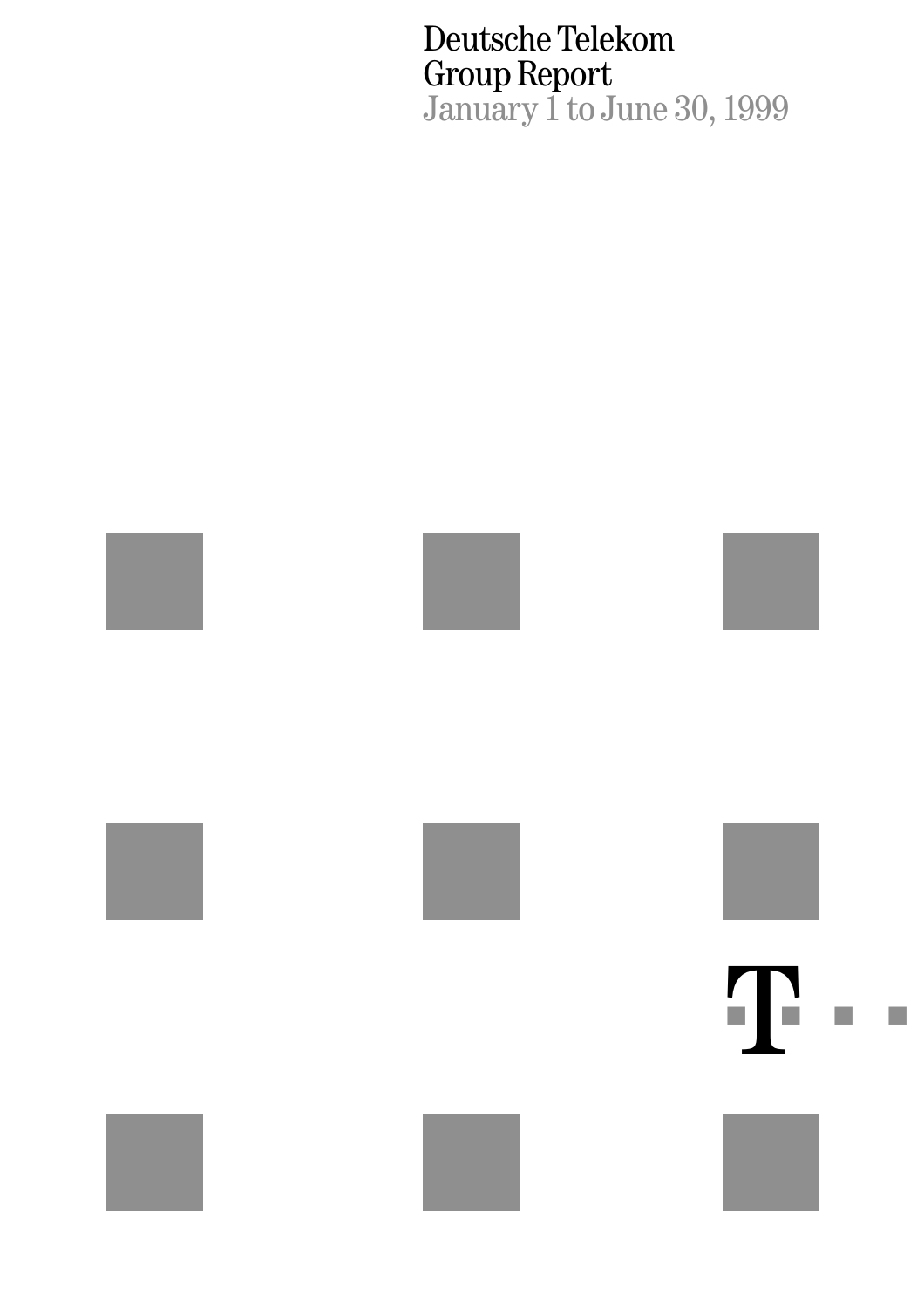# **Highlights**

- Successful completion of largest capital increase ever
- Acquisition of 100 % of UK mobile communications operator One 2 One
- **Public offering of mobile communications and online** activities under consideration
- **T-Aktie significantly outperforms market**
- Group net income  $\epsilon$  951 million compared with  $\epsilon$  996 million in first half of 1998
- **Price cuts lead to considerable decrease in revenue,** return on sales and cash flow in telephone network communications
- Conclusion of first contracts for majority sale of cable network expected in second half of the year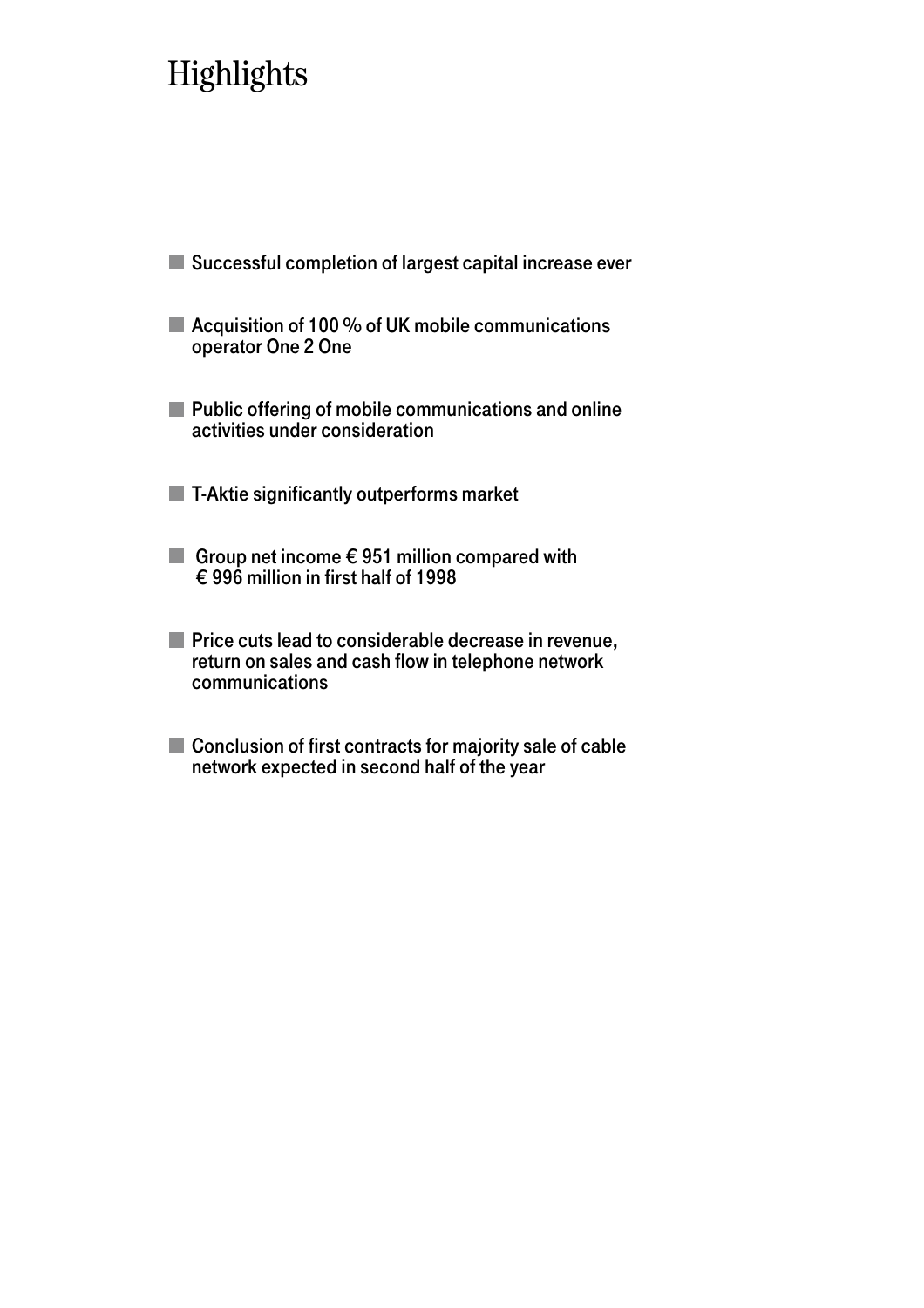### Ladies and Gentlemen, Dear Shareholders,

The purpose of this report is to give you detailed information about the first six months of 1999.

The Deutsche Telekom share, the T-Aktie, achieved a significant performance in the period under review. The share price rose by 43.9 % (June 30, 1999:  $\in$  40.50) compared with the last price quoted in 1998 (Xetra closing price: € 28.15);

46.2 %. The DAX 30 rose by 7.4 % over the same period. Following the capital increase and including the Greenshoe, the number of dividend-bearing shares is 3,024.6 million, which represents an increase of 10 % compared with the number before the capital increase.

including the cash dividend the performance amounted to

### Business developments

Deutsche Telekom's revenue overall, including the Austrian mobile communications operator max.mobil., fully consolidated for the first time, and excluding the amounts billed for other network operators, amounted to € 16.8 billion, 4.0 % lower than in the first half of 1998.

The revenue trend in the first half of the year was, as in the first quarter, marked by considerable price reductions, particularly in the long-distance sector. The number of call minutes rose by 1 % over the number recorded in the first half of 1998 to 94 billion. Lower numbers of call minutes from longdistance and international calls were offset by increases in other services (in particular T-Online), in fixed to mobile

traffic and in the City zone. Deutsche Telekom's considerable price reductions introduced on March 1, 1998, at the beginning of this year and on April 1, 1999 reduced revenue.

This trend was not compensated by the continuing boom in mobile communications, ISDN access lines and online business. Deutsche Telekom has gained 600,000 new T-Online customers and 1.3 million new T-D1 subscribers and has installed 1.6 million new ISDN channels since the beginning of 1999 alone. With 11.7 million ISDN channels, Deutsche Telekom has an ISDN penetration rate of approximately 25 % of all telephone lines, which is unique in comparison with its international competitors.

| Numbers of              |                                             | June 30, 1999 | Dec. 31, 1998 | Change  | June 30, 1998 |
|-------------------------|---------------------------------------------|---------------|---------------|---------|---------------|
| customers               |                                             | millions      | millions      | in $\%$ | millions      |
| in selected<br>services | Telephone lines (incl. ISDN channels)       | 47.2          | 46.5          |         | 45.8          |
|                         | of which: ISDN channels                     | 11.7          | 10.7          | 15.8    | 8.7           |
|                         | of which: residential customers             | 5.0           | 3.9           | 28.2    | 3.1           |
|                         | of which: business customers                | 6.7           | 6.2           |         | 5.6           |
|                         | T-Online customers                          | 3.3           | 2.7           | 22.2    | 2.3           |
|                         | Mobile phone subscribers (T-D1 and T-C-Tel) | 7.1           | 5.8           | 22.4    | 4.6           |
|                         | of which: T-D1 subscribers                  | 6.8           | 5.5           | 23.6    | 4.1           |

|                     |                                        | Income before taxes    | Income before taxes    | Net revenue            | Net revenue <sup>2)</sup> | <b>Return on sales</b>   | Return on sales |
|---------------------|----------------------------------------|------------------------|------------------------|------------------------|---------------------------|--------------------------|-----------------|
| Income before       |                                        | <b>First half</b>      |                        | <b>First half</b>      |                           | <b>First half</b>        |                 |
| taxes, net          |                                        |                        |                        |                        |                           |                          |                 |
| revenue and         |                                        | vear 1999              | Total 1998             | vear 1999              | Total 1998                | vear 1999                | Total 1998      |
| return on sales     |                                        | millions of $\epsilon$ | millions of $\epsilon$ | millions of $\epsilon$ | millions of $\epsilon$    | in $%$                   | in $\%$         |
| in accordance       |                                        |                        |                        |                        |                           |                          |                 |
| with SFAS $131^{1}$ | Telephone                              |                        |                        |                        |                           |                          |                 |
|                     | network communications                 | 1,321                  | 4,796                  | 8,479                  | 20,531                    | 15.6                     | 23.4            |
|                     | Mobile                                 |                        |                        |                        |                           |                          |                 |
|                     | communications                         | 393                    | 672                    | 1,736                  | 3,061                     | 22.6                     | 22.0            |
|                     | Broadband cable/                       |                        |                        |                        |                           |                          |                 |
|                     | Broadcasting                           | (132)                  | (325)                  | 924                    | 804.                      | $-14.3$                  | $-18.0$         |
|                     | Terminal equipment                     | (1)                    | (114)                  | 601                    | 1,382                     | $-0.2$                   | $-8.2$          |
|                     | Special value-added services           | (19)                   | (181)                  | 935                    | 2,051                     | $-2.0$                   | $-8.8$          |
|                     | International activities <sup>3)</sup> | 110                    | 267                    | 999                    | 1,322                     | 11.0                     | 20.2            |
|                     | Other segments                         | 204                    | (40)                   | 3,049                  | 4,972                     | 6.7                      | $-0.8$          |
|                     | Reconciliation <sup>4)</sup>           | (14)                   | 25                     | 35                     | 74                        | $\overline{\phantom{a}}$ |                 |
|                     | Total                                  | 1,862                  | 5,100                  | 16,758                 | 35,197                    | 11.1                     | 14.5            |

1) As of the consolidated financial statements of December 31, 1998, Deutsche Telekom is using the U.S. Statement of Financial Accounting Standard (SFAS) No. 131 for segment reporting.

2) Net revenue shown under 1998 has been adjusted to reflect the 1999 method of reporting. As of January 1, 1999, the amounts billed for other network operators are no longer shown under net revenue.

3) max.mobil., fully consolidated for the first time, is shown under international activities. Revenue in this segment increased by  $\epsilon$  282 million as a result; income before taxes declined by € 37 million.

4) Predominantly consolidation entries and differences between the composition of the Deutsche Telekom Group for management reporting and for

financial reporting purposes. The net revenue shown here relates to subsidiaries which are otherwise shown in the consolidated financial statements under international activities.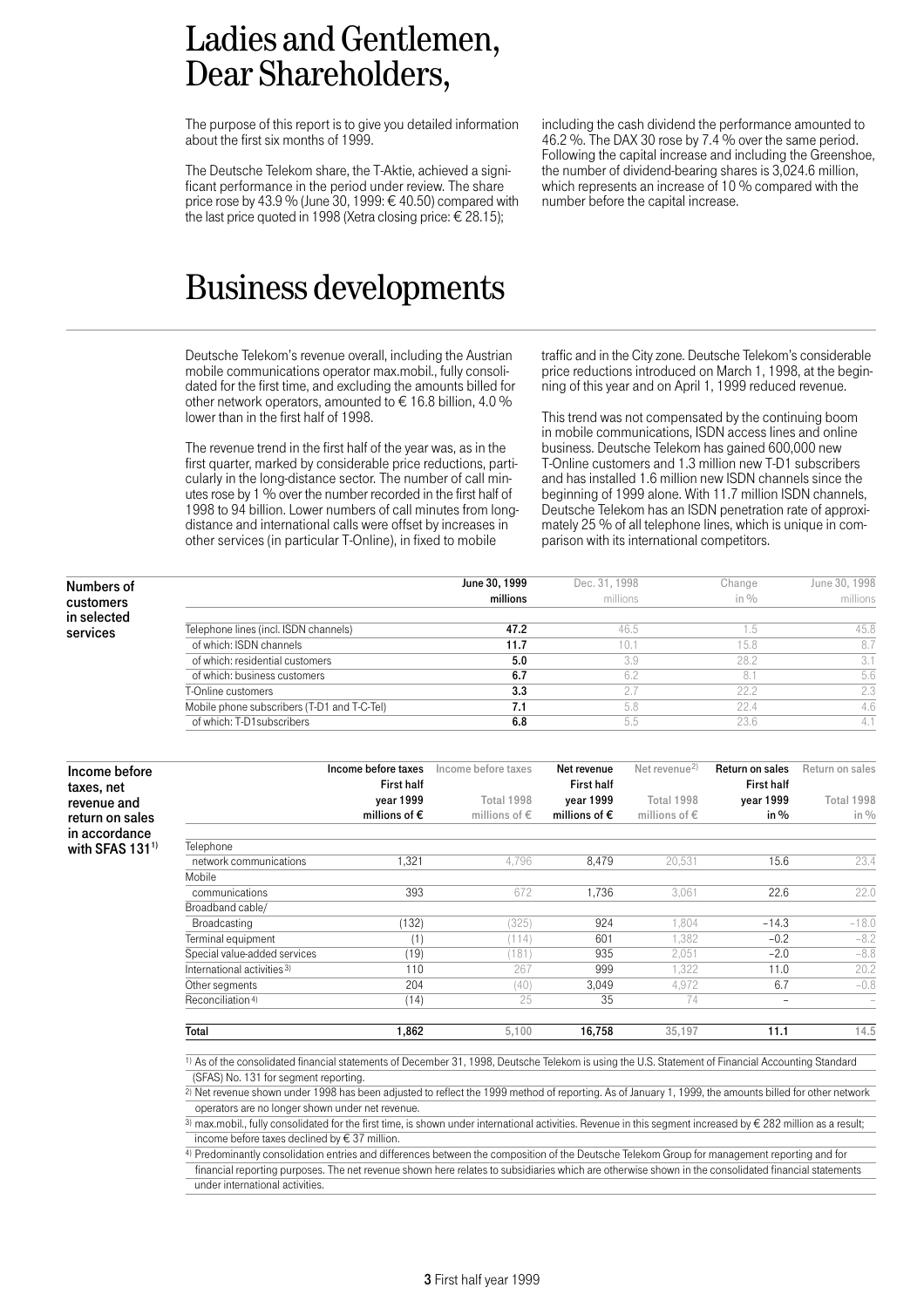The price cuts introduced to improve Deutsche Telekom's competitive position in the long term led to decreases in revenue and in return on sales from the main revenue driver, telephone network communications. This was not offset in the short term by the rapidly growing mobile communications segment, by the improvements in other segments, nor by special measures. The return on sales in the first half of 1999 decreased overall from 14.5 % in the first six months of 1998 to 11.1 %, having been at 14.3 % in the first quarter of 1999. The fall in the return on sales from international activities was mainly attributable to the first full consolidation of the Austrian company max.mobil., which contributed € 282 million to revenue but has not yet generated income.

As expected, it was also not possible to offset the decrease in revenue in the short term by reductions in costs. The extension of depreciation periods in the outside plant network, relating to copper cables and cable chambers, had a positive effect amounting to approximately  $\epsilon$  0.4 billion or 2.4 % of revenue, as did the reduction of interest expense by ca.  $\epsilon$  0.2 billion. This improvement was offset, however, by increases in goods and services purchased and in other operating expenses, only part of which is attributable to the first full consolidation of max mobil.

Results from ordinary business activities remained  $\epsilon$  495 million below the figure for the first half of 1998. In addition, the expenses incurred in the course of the capital increase, amounting to  $\epsilon$  198 million, were also included in the figures for the first six months of 1999. One significant reason why the net income of the Group was stable at  $\epsilon$  951 million was that tax expense decreased considerably by  $\epsilon$  665 million.

## **Outlook**

Deutsche Telekom completed the largest capital increase in international business history and the first pan-European share offering for retail investors, generating approximately  $\epsilon$  10.6 billion (including a cash injection of approximately  $\epsilon$  1 billion from the exercising of the Greenshoe, which will not be posted until the third quarter of 1999). At June 30, 1999, the shareholders' equity was therefore increased to approximately  $\epsilon$  34 billion or 38.5 % of the balance sheet total. Deutsche Telekom will use the funds generated by this capital increase to push ahead with its internationalization strategy in particular. As such, the 100 % acquisition of the British mobile communications operator One 2 One was announced on August 6, 1999. This represents a decisive strategic step towards the goal of offering a pan-European product in this sector. With One 2 One's 2.65 million mobile communications subscribers in Britain, the third-largest mobile communications market in Europe, and over 11 million subscribers of companies in which Deutsche Telekom holds a majority shareholding, Deutsche Telekom is one of the top European mobile communications operators. The purchase price is £ 6.7 billion, together with £ 200 million of shareholder loans and around £1.5 billion of non-recourse debt. The purchase price is thus well below the expectations originally circulated by the sellers. Along with start-up costs and financing costs of the purchase price, the goodwill will be amortized at a rate of € 750 million per annum over 15 years. The acquisition is subject to approval by Deutsche Telekom's Supervisory Board and the appropriate EU authorities

Besides mobile communications, Deutsche Telekom also plans to expand internationally in other strategic growth areas – online business, data communications/systems solutions and network access. A separate public offering of mobile communications and online activities is currently being considered as a means to achieve this further expansion, primarily on the basis of acquisitions and mergers, in order to create an appropriate "acquisition currency" through share swaps. A further goal is to create a global T-brand and to make the value of these areas more transparent for investors.

In the second half of this year, Deutsche Telekom also expects to conclude the first contracts for the sale of majority shareholdings in the regional companies formed in the spin-off of the broadband cable network. These companies should benefit from international valuations for cable companies. Deutsche Telekom therefore expects this to have a positive effect on results in the second half of this year.

With regard to its operational business, Deutsche Telekom expects the aggressive competition in Germany to continue, particularly in the fixed network; the dynamism of the developments in market shares will, however, not be left in the hands of the competitors alone. It will not be possible to compensate for the decrease in margins in the long-distance sector of telephone network communications with cost reductions in 1999. The legal actions against Deutsche Telekom initiated independently of one another by France Telecom, Enel and Wind in connection with the breaches of cooperation agreements alleged by these companies are still pending. The same applies to the possible restructuring of the Global One joint venture.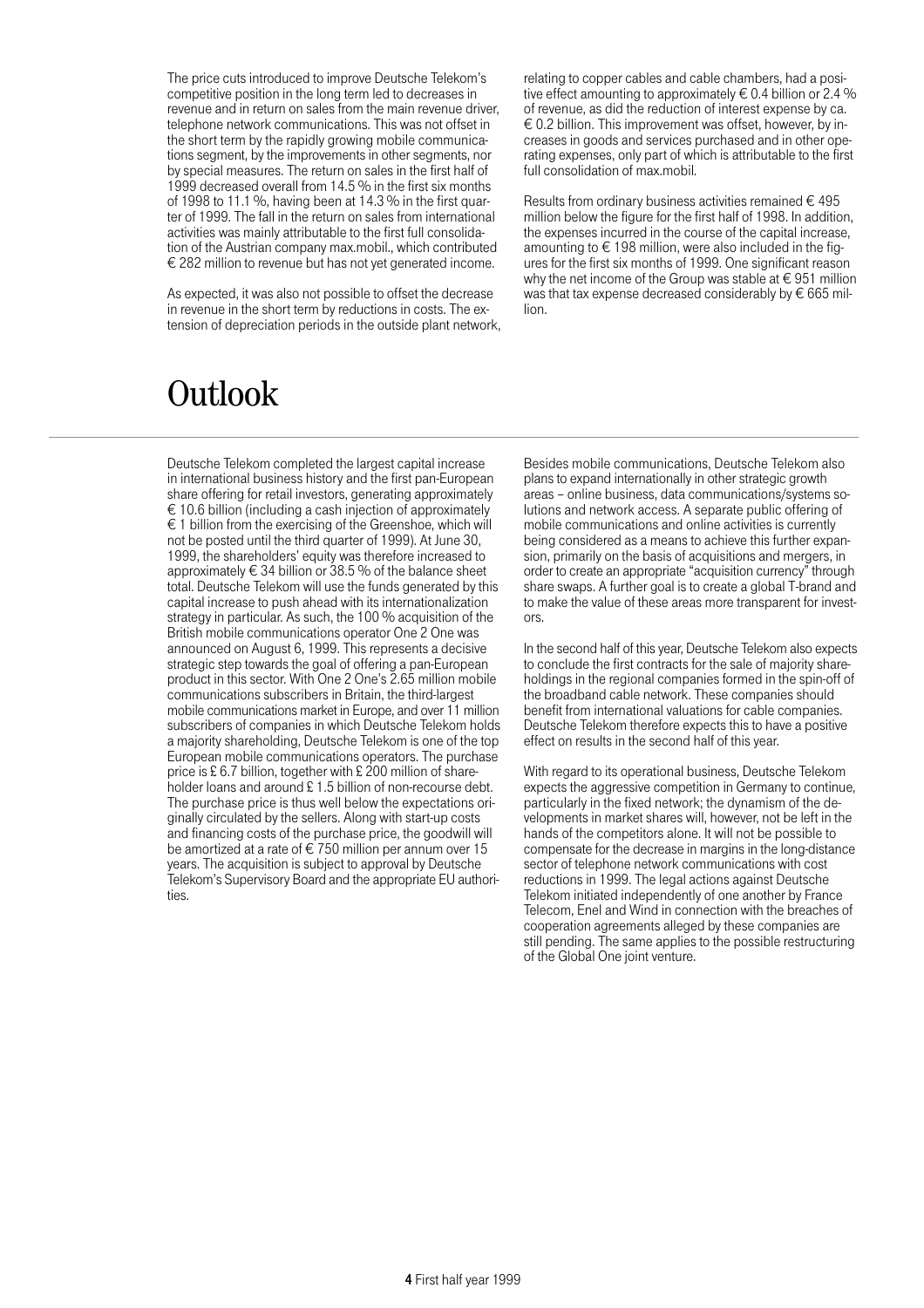# Preparations for the year 2000

The conversion and adjustment measures in preparation for the year 2000 were continued as planned in the first half of 1999. All systems of critical importance for business have now been checked for year-2000 compliance and conversion work has been carried out where necessary. Year-2000 tests have been carried out on Deutsche Telekom's products and services, which were either found to contain no faults or the faults which were identified have been rectified. Our network infrastructure has successfully been subjected to many tests for year-2000 compliance, i.e., all systems which influence the operation of our networks have been identified and,

by means of changing the time settings, have undergone practical tests for year-2000 compliance or a technical evaluation.

We have carried out two large-scale joint tests with our partners, the result of which is that interoperability with their systems is ensured. Deutsche Telekom's established business recovery processes have been checked for year-2000 compliance and adjusted where necessary. This is to ensure that appropriate action can be taken immediately if faults do occur.

### Summary of the consolidated financial statements as at June 30, 1999

The financial statements of the Deutsche Telekom Group for the first half year 1999 have been prepared in accordance with the requirements of the German Commercial Code (Handelsgesetzbuch – HGB) and the German Stock Corporation Law (Aktiengesetz – AktG).

The Company provides uniform financial reporting to the extent possible by using accounting and valuation principles in line with those of U.S. GAAP (generally accepted accounting principles – GAAP) applicable at the balance sheet date, provided options exist under German GAAP (principally as laid down in the HGB) to permit such an approach. The contents of these consolidated financial statements differ from financial statements prepared in accordance with U.S. GAAP only in those instances where the requirements of the HGB cannot be conformed to U.S. GAAP. These differences between German GAAP and U.S. GAAP are shown in a separate reconciliation.

|                                                     | First half year 1999   | First half year 1998 <sup>1)</sup> | Change                   | Total 1998 <sup>1)</sup> |
|-----------------------------------------------------|------------------------|------------------------------------|--------------------------|--------------------------|
|                                                     | millions of $\epsilon$ | millions of $\epsilon$             | in $\%$                  | millions of €            |
| Net revenue                                         | 16,758                 | 17,465                             | $-4.0$                   | 35,197                   |
| Changes in inventories and other own                |                        |                                    |                          |                          |
| capitalized costs                                   | 454                    | 434                                | 4.6                      | 990                      |
| <b>Total operating performance</b>                  | 17,212                 | 17.899                             | $-3.8$                   | 36,187                   |
| Other operating income                              | 864                    | 935                                | $-7.6$                   | 2,069                    |
| Goods and services purchased                        | (3, 338)               | (2,991)                            | 11.6                     | (6, 276)                 |
| Personnel costs                                     | (4,603)                | (4,658)                            | $-1.2$                   | (9, 170)                 |
| Depreciation and amortization                       | (3,959)                | (4,360)                            | $-9.2$                   | (9,037)                  |
| Other operating expenses                            | (2,650)                | (2,420)                            | 9.5                      | (5, 385)                 |
| Financial income (expense), net                     | (1, 466)               | (1,850)                            | $-20.8$                  | (3,288)                  |
| of which: net interest expense                      | (1,308)                | (1, 553)                           | $-15.8$                  | (2,962)                  |
| Results from ordinary business activities           | 2,060                  | 2,555                              | $-19.4$                  | 5,100                    |
| Extraordinary income (losses)                       | (198)                  | $\overline{\phantom{a}}$           | $\overline{\phantom{a}}$ |                          |
| Taxes                                               | (790)                  | (1, 455)                           | $-45.7$                  | (2,654)                  |
| Income after taxes                                  | 1,072                  | 1,100                              | $-2.5$                   | 2,446                    |
| (Income) losses applicable to minority shareholders | (121)                  | (104)                              | 16.3                     | (203)                    |
| Net income                                          | 951                    | 996                                | $-4.5$                   | 2,243                    |

1) Revenue and goods and services purchased shown under 1998 have been adjusted to reflect the 1999 method of reporting. As of January 1, 1999, the amounts billed for other network operators are no longer shown under net revenue and goods and services purchased.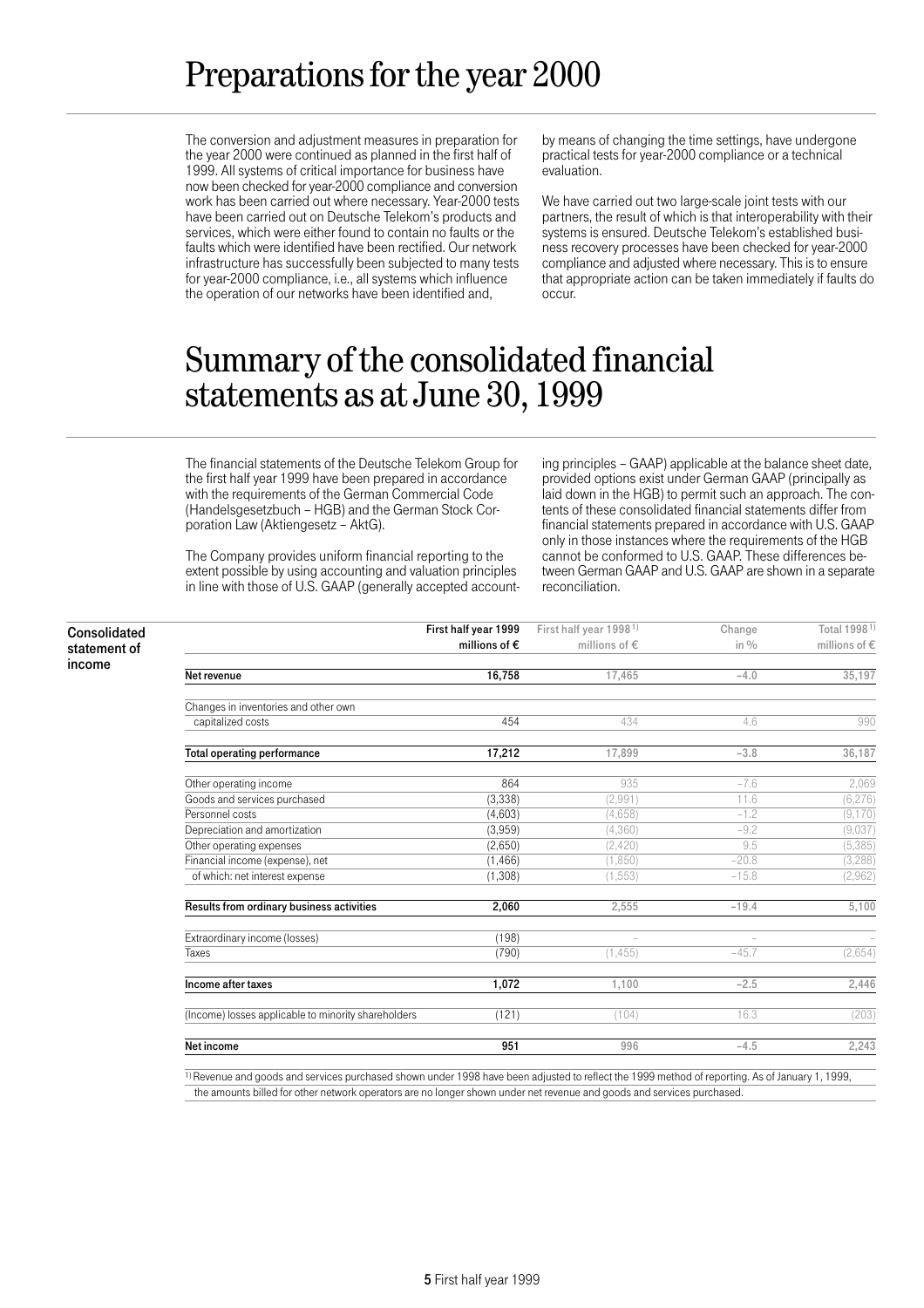| Consolidated  |  |
|---------------|--|
| balance sheet |  |

|                                                                                           | June 30, 1999          | Dec. 31, 1998          | Change  | June 30, 1998          |
|-------------------------------------------------------------------------------------------|------------------------|------------------------|---------|------------------------|
|                                                                                           | millions of $\epsilon$ | millions of $\epsilon$ | in $\%$ | millions of $\epsilon$ |
| Assets                                                                                    |                        |                        |         |                        |
| Noncurrent assets                                                                         | 67,273                 | 66,520                 | 1.1     | 67,459                 |
| Current assets <sup>1)</sup>                                                              | 21,257                 | 12,771                 | 66.4    | 15,812                 |
|                                                                                           |                        | 79,291                 | 11.7    | 83,271                 |
|                                                                                           | 88,530                 |                        |         |                        |
|                                                                                           |                        |                        |         |                        |
|                                                                                           | 34,079                 | 25,064                 | 36.0    | 23,830                 |
| Shareholders' equity and liabilities<br>Shareholders' equity<br>Liabilities <sup>2)</sup> | 54,451                 | 54.227                 | 0.4     | 59.441                 |

2) Including accruals and deferred income.

|                                                      |                        | First half year 1998   | Change                   | Total 1998             |
|------------------------------------------------------|------------------------|------------------------|--------------------------|------------------------|
|                                                      | millions of $\epsilon$ | millions of $\epsilon$ | in $\%$                  | millions of $\epsilon$ |
| Net cash provided by operating activities            | 4,580                  | 7,127                  | $-35.7$                  | 13,491                 |
| Net cash used for investing activities               | (9, 182)               | (4, 454)               | 106.2                    | (7, 511)               |
| Net cash provided by (used for) financing activities | 6,035                  | (2, 755)               |                          | (6, 797)               |
| Effect of foreign exchange rate changes on cash      |                        |                        |                          |                        |
| and cash equivalents                                 | (44)                   | U                      | -                        | 6                      |
| Net increase (decrease) in cash and cash equivalents | 389, ا                 | (82)                   | $\overline{\phantom{a}}$ | (811)                  |
|                                                      |                        | First half year 1999   |                          |                        |

Segment information by group business area for the first half year 1999 in accordance with SFAS 131<sup>1)</sup>

|                                        | Net revenue            | Revenue                | Depreciation           | Net interest           | Income (loss) related  | Income                 |
|----------------------------------------|------------------------|------------------------|------------------------|------------------------|------------------------|------------------------|
|                                        |                        | between                | and                    | expense                | to associated and      | before taxes           |
|                                        |                        | segments               | amortization           |                        | related companies      |                        |
|                                        | millions of $\epsilon$ | millions of $\epsilon$ | millions of $\epsilon$ | millions of $\epsilon$ | millions of $\epsilon$ | millions of $\epsilon$ |
| Telephone network                      |                        |                        |                        |                        |                        |                        |
| communications                         | 8,479                  | 358                    | (2,109)                | (585)                  | $\mathbf 0$            | 1,321                  |
| Mobile communications                  | 1,736                  | 516                    | (192)                  | (82)                   | 0                      | 393                    |
| Broadband cable/                       |                        |                        |                        |                        |                        |                        |
| Broadcasting                           | 924                    | 80                     | (439)                  | (185)                  | $\mathbf 0$            | (132)                  |
| Terminal equipment                     | 601                    | 98                     | (98)                   | (27)                   | $\mathbf 0$            | (1)                    |
| Special value-                         |                        |                        |                        |                        |                        |                        |
| added services                         | 935                    | 137                    | (110)                  | (30)                   | 0                      | (19)                   |
| International activities <sup>2)</sup> | 999                    |                        | (199)                  | (84)                   | $\Omega$               | 110                    |
| Other segments                         | 3,049                  | .369                   | (803)                  | (323)                  | (150)                  | 204                    |
| Reconciliation <sup>3)</sup>           | 35                     | (2,565)                | (9)                    | 8                      | (8)                    | (14)                   |
| Group                                  | 16,758                 | 0                      | (3,959)                | (1, 308)               | (158)                  | 1,862                  |

1) As of the consolidated financial statements of December 31, 1998, Deutsche Telekom is using the U.S. Statement of Financial Accounting Standard (SFAS) No.131 for segment reporting.

<sup>2</sup>) max.mobil., fully consolidated for the first time, is shown under international activities.

3) Predominantly consolidation entries and differences between the composition of the Deutsche Telekom Group for management reporting and for financial reporting purposes. The net revenue shown here relates to subsidiaries which are otherwise shown in the consolidated financial statements under international activities.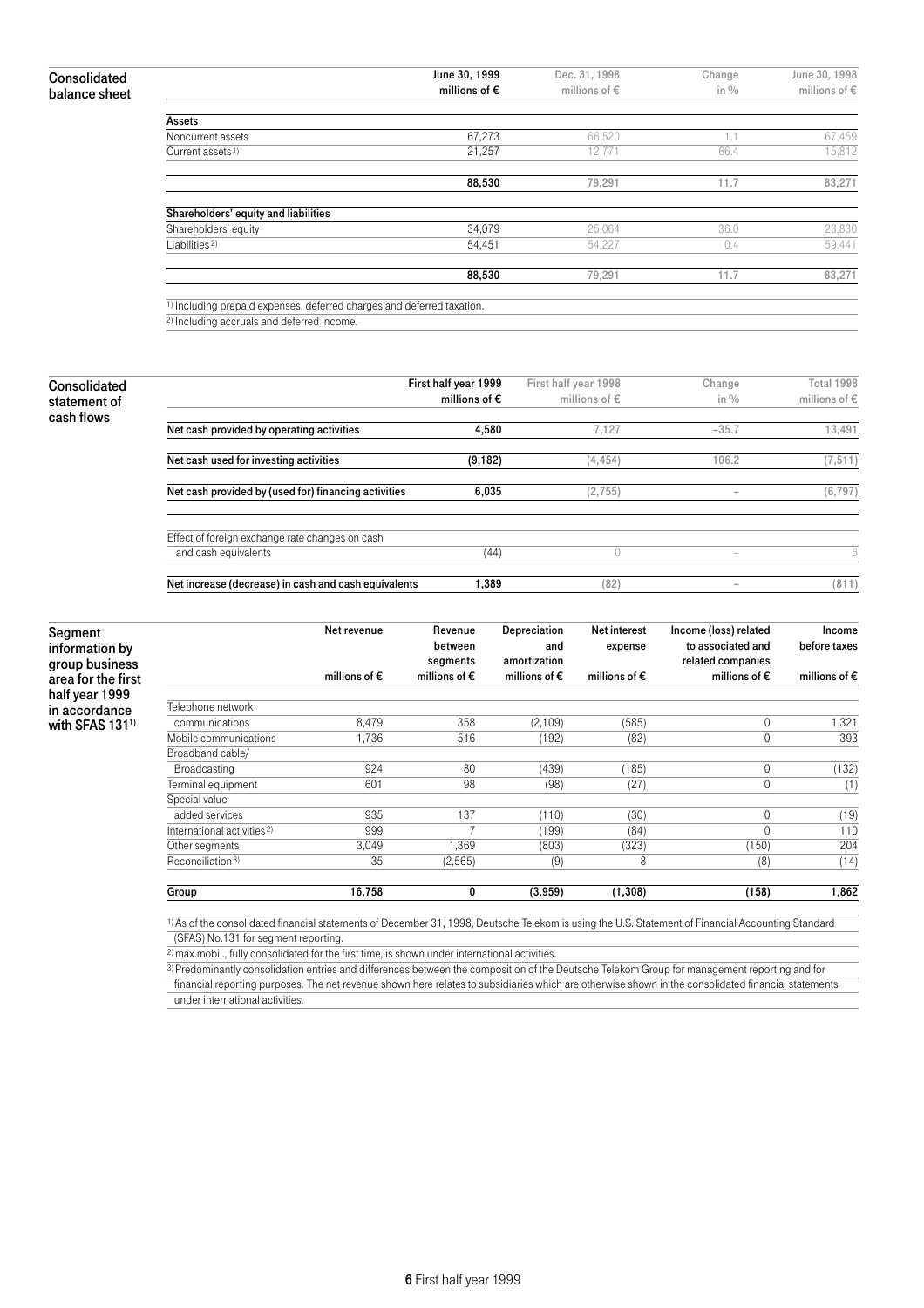### Changes in the composition of the Deutsche Telekom Group

Deutsche Telekom's subsidiary max.mobil. was consolidated for the first time in the Group financial statements as at June 30, 1999, having been accounted for using the equity method in prior periods. The effects resulting from the acquisition

of the majority shareholding in max.mobil. and the corresponding change in the accounting methods are explained below.

| <b>Effects on the</b>        |                                                        |                        |                                                                                                                                                                  | millions of $\epsilon$ |
|------------------------------|--------------------------------------------------------|------------------------|------------------------------------------------------------------------------------------------------------------------------------------------------------------|------------------------|
| consolidated<br>statement of | Net revenue                                            |                        |                                                                                                                                                                  | 282                    |
| income                       |                                                        |                        |                                                                                                                                                                  |                        |
|                              | Changes in inventories and other own capitalized costs |                        |                                                                                                                                                                  | 4                      |
|                              | Other operating income                                 |                        |                                                                                                                                                                  | $\overline{c}$         |
|                              | Goods and services purchased                           |                        |                                                                                                                                                                  | (114)                  |
|                              | Personnel costs                                        |                        |                                                                                                                                                                  | (22)                   |
|                              | Depreciation and amortization                          |                        |                                                                                                                                                                  | (71)                   |
|                              | Other operating expenses                               |                        |                                                                                                                                                                  | (106)                  |
|                              | Financial income (expense), net                        |                        |                                                                                                                                                                  | (12)                   |
|                              | Income after taxes                                     |                        |                                                                                                                                                                  | (37)                   |
|                              | (Income) losses applicable to minority shareholders    |                        |                                                                                                                                                                  |                        |
|                              | Net income                                             |                        |                                                                                                                                                                  | (36)                   |
| <b>Effects on the</b>        |                                                        | millions of $\epsilon$ |                                                                                                                                                                  | millions of $\epsilon$ |
| consolidated                 | Assets                                                 |                        | Shareholders' equity and liabilities                                                                                                                             |                        |
| balance sheet                |                                                        |                        |                                                                                                                                                                  |                        |
|                              | Noncurrent assets                                      | 1,370                  | Shareholders' equity                                                                                                                                             | (38)                   |
|                              | Current assets <sup>1)</sup>                           | (676)                  | Liabilities <sup>2)</sup>                                                                                                                                        | 732                    |
|                              |                                                        | 694                    |                                                                                                                                                                  | 694                    |
|                              |                                                        |                        | <sup>1)</sup> Including prepaid expenses, deferred charges and deferred taxation. These effects are the result of the take-over of assets and the payment of the |                        |
|                              | purchase price.                                        |                        |                                                                                                                                                                  |                        |
|                              | <sup>2)</sup> Including accruals and deferred income.  |                        |                                                                                                                                                                  |                        |
|                              |                                                        |                        |                                                                                                                                                                  |                        |
| <b>Effects on the</b>        |                                                        |                        |                                                                                                                                                                  | millions of $\epsilon$ |
| consolidated                 |                                                        |                        |                                                                                                                                                                  |                        |
| statement of                 | Net cash provided by operating activities              |                        |                                                                                                                                                                  | 113                    |
| cash flows                   | Net cash used for investing activities                 |                        |                                                                                                                                                                  | (924)                  |
|                              | Net increase (decrease) in cash and cash equivalents   |                        |                                                                                                                                                                  | (811)                  |

# Revenue

|                                                                              | First half year 1999   | First half year 1998   | Change                   | Total 1998             |
|------------------------------------------------------------------------------|------------------------|------------------------|--------------------------|------------------------|
|                                                                              | millions of $\epsilon$ | millions of $\epsilon$ | in $\%$                  | millions of $\epsilon$ |
|                                                                              |                        |                        |                          |                        |
| Telephone network communications                                             | 8,479                  | 10.500                 | $-19.2$                  | 20,531                 |
| Licensed service providers/Carriers                                          | 1,267                  | 677                    | 87.1                     | 1,611                  |
| Data communications                                                          | 1,311                  | ,240                   | 5.7                      | 2,536                  |
| Mobile communications                                                        | 1,736                  | 1.436                  | 20.9                     | 3,061                  |
| Broadband cable/Broadcasting                                                 | 924                    | 895                    | 3.2                      | 1,804                  |
| Terminal equipment <sup>1)2)</sup>                                           | 601                    | 686                    | $-12.4$                  | 1,382                  |
| Special value-added services                                                 | 935                    | 021, ا                 | $-8.4$                   | 2,051                  |
| Other services <sup>1)2)</sup>                                               | 471                    | 320                    | 47.2                     | 825                    |
| International activities                                                     | 1,034                  | 690                    | 49.9                     | 1.396                  |
| Total                                                                        | 16,758                 | 17.465                 | $-4.0$                   | 35,197                 |
| Billing of services of other network operators <sup>3)</sup>                 | -                      | 106                    | $\overline{\phantom{a}}$ | 522                    |
| Total including billing of services of other network operators <sup>3)</sup> |                        | 17.571                 | $\sim$                   | 35.719                 |

1) One of the main changes in the organizational structure of the group business areas of the 1999 financial year is that certain revenues from support

services for terminal equipment are no longer shown under terminal equipment, but under other services. The figures for the 1998 financial year have therefore been adjusted accordingly. Revenue from support services totaling € 120 million for the entire 1998 financial year and revenue of € 52 million

for the first half of 1998 have been reclassified.

 $\overline{2}$ ) A further important change in the organizational structure of the group business areas of the 1999 financial year is that revenues generated by one subsidiary are no longer shown under other services but under data communications. Revenues amounting to € 27 million for the entire 1998 financial year and € 12 million for the first half of 1998 have therefore been reclassified accordingly.

3) As of January 1, 1999, the amounts billed for other network operators are no longer shown under net revenue.

7 First half year 1999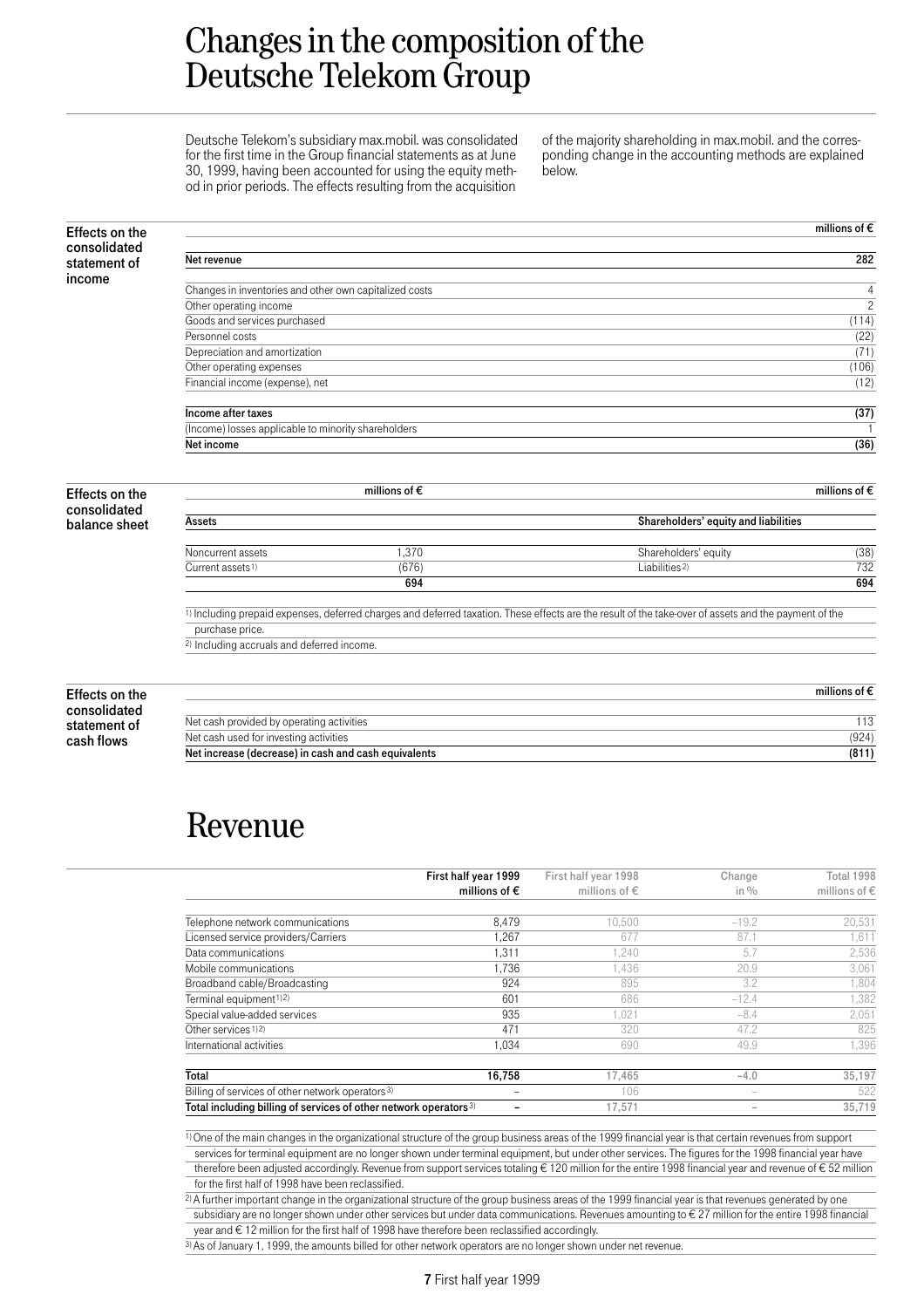Net revenue of the Deutsche Telekom Group excluding the amounts billed for other network operators totaled  $\epsilon$  16,758 million in the first half of 1999. Compared with the revenue of € 17,571 million generated in the first half of 1998, which included the amounts billed for other network operators, this represents a decrease in revenue of 5 %. If the amounts billed for other network operators are excluded from the figures for the first half of 1998, the decrease in revenue compared to the same period last year is 4 %. Net revenue of the Deutsche Telekom Group includes € 282 million shown under international activities which was generated by max.mobil., fully consolidated for the first time as at June 30, 1999. Without the inclusion of max.mobil., net revenue of the Deutsche Telekom Group would have decreased by 5.7 % compared with the first half of 1998.

Deutsche Telekom's largest source of revenue, telephone network communications, generated revenue of € 8,479 million in the first half of 1999. This drop in revenue was mainly attributable to the price cuts which came into effect on January 1, 1999 and to the influence of competition in this area, the main effect of which has only been felt more intensely since the second quarter of 1998. This affected domestic and international long-distance calls in particular. The further growth in the number of ISDN access lines had a positive effect on the revenue generated in telephone network communications. With a total of 11.7 million ISDN channels as at June 30, 1999, Deutsche Telekom has recorded growth of 15.8 % in the 1999 financial year to date. Overall, however, revenue from telephone network communications fell by 19.2 % in the first half of 1999. The decrease in telephone network communications was compensated in part by increased revenue from data communications (including revenue from systems solutions) and, in particular, by significant growth in the revenue from interconnection services.

### Personnel

Personnel cost

Revenue from mobile communications increased by 20.9 % in the first half of 1999 over the same period in 1998. Significant revenue growth was recorded by the T-D1 services. This was attributable to the dynamic development in the number of subscribers, which grew by 23.6 % to 6.8 million at June 30, 1999. On the other hand, revenue from the analog T-C-Tel service fell according to plan as the number of subscribers continued to decrease.

Revenue in the group business area broadband cable/broadcasting increased by 3.2 % to  $\epsilon$  924 million as a result of the increase in the number of customers, whereas revenue in the terminal equipment group business area decreased by 12.4 % compared to the first half of 1998 to € 601 million as a result of streamlining the product portfolio. Revenue from the group business area special value-added services decreased by 8.4 % compared with the first half of 1998 to  $\epsilon$  935 million. This reduction was attributable to a drop in revenue from public telephones and directory inquiries.

The success of T-Online as Europe's largest online service is reflected, for example, in the continued revenue growth in other services to  $\epsilon$  471 million, of which  $\epsilon$  205 million relate to T-Online. The number of T-Online customers rose by 22.2 % to 3.3 million at June 30, 1999.

Revenue of  $\epsilon$  1,034 million from international activities in the first half of 1999 is mainly accounted for by the Hungarian telecommunications company MATÁV, which contributed 8.7 % more to the net revenue of the Deutsche Telekom Group than in the first half of 1998, and by revenue from max.mobil., which was fully consolidated for the first time.

|                                                | First half year 1999<br>millions of $\epsilon$ | First half year 1998<br>millions of $\epsilon$ | Change<br>in $\%$ | Total 1998<br>millions of $\epsilon$ |
|------------------------------------------------|------------------------------------------------|------------------------------------------------|-------------------|--------------------------------------|
| Wages and salaries                             | 3.273                                          | 3.310                                          |                   | 6.477                                |
| Social security contributions and expenses for |                                                |                                                |                   |                                      |
| pension plans and benefits                     | 1.330                                          | 1.348                                          | $-1.3$            | 2.693                                |
| Total                                          | 4.603                                          | 4.658                                          | - 1               | 9.170                                |

Due to the fact that Deutsche Telekom's workforce reduction program was continued according to plan, the personnel costs of the Deutsche Telekom Group in the first six months of 1999 amounted to  $\in$  4,603 million, which represents a decrease of 1.2 % or € 55 million compared with the same period in 1998. Personnel costs per employee grew, however, by 4.6 %. Besides the collectively agreed one-time payment for the first quarter of 1999 and the collectively agreed wage and salary increase, which came into effect on April 1, 1999,

this was attributable to a remuneration adjustment related to the eastern German collective bargaining agreements from 92 % to 96 % of the western German remuneration level, age-related salary increases and the review of salaries in some areas to bring them in line with market conditions. Personnel costs in 1999 include for the last time annual contributions to civil servant pensions of  $\epsilon$  1,483 million (DM 2,900 million) which are not linked to the number of employees.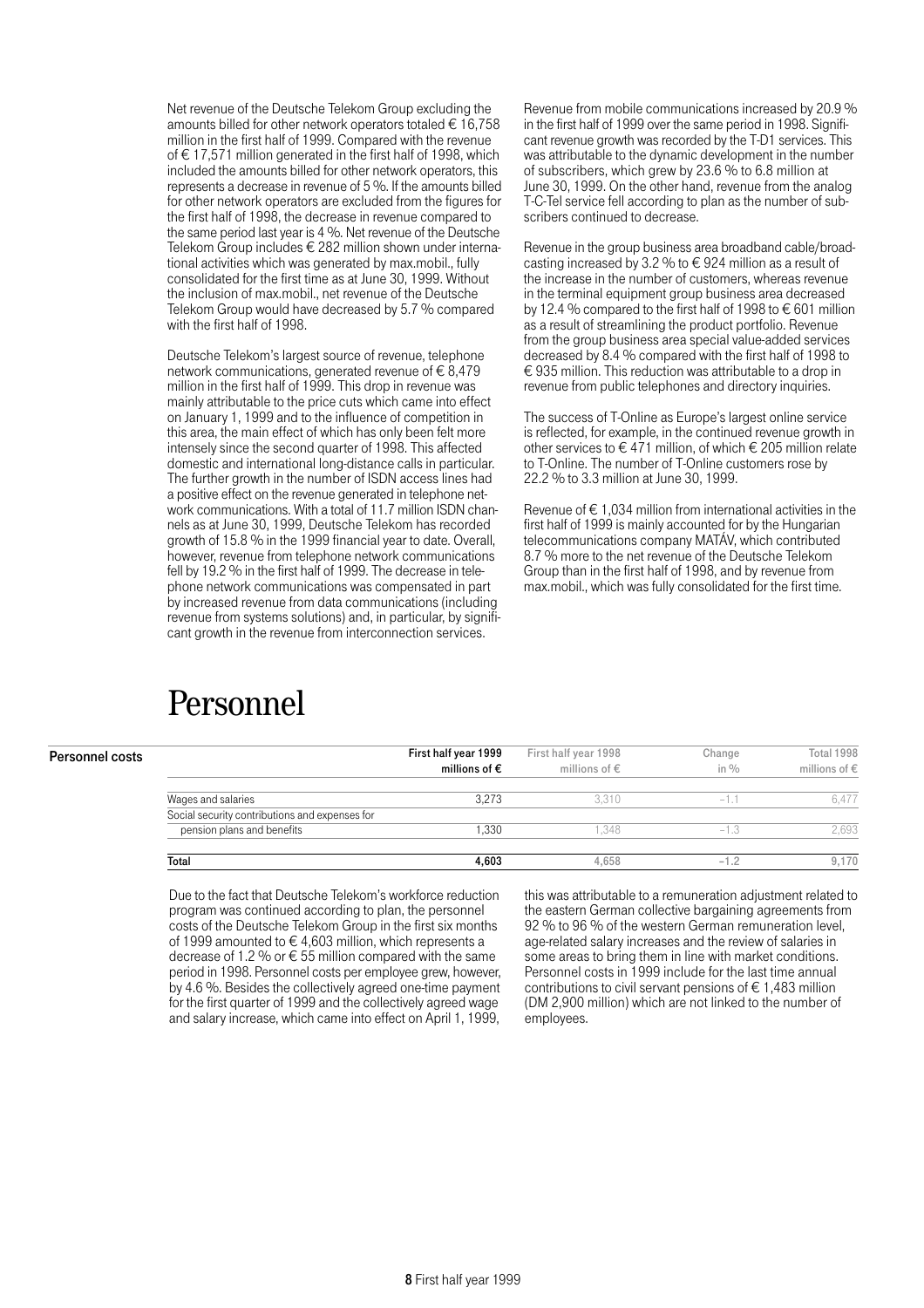Average number of employees

|                                      | First half year 1999 | First half year 1998 | Change  | Total 1998 |
|--------------------------------------|----------------------|----------------------|---------|------------|
|                                      | Number               | Number               | in $%$  | Number     |
|                                      |                      |                      |         |            |
| Civil servants                       | 80,348               | 88,982               | $-9.7$  | 87,573     |
| Salaried employees                   | 56,491               | 52,569               | 7.5     | 53,310     |
| Wage earners                         | 40,068               | 46.316               | $-13.5$ | 44,857     |
| Deutsche Telekom Group <sup>1)</sup> | 176,907              | 187,867              | $-5.8$  | 185,740    |
| Changes in the composition of        |                      |                      |         |            |
| the Deutsche Telekom Group           |                      |                      |         |            |
| (in particular MATÁV and max.mobil.) | 17,421               | 17,918               | $-2.8$  | 17,634     |
| Deutsche Telekom Group               | 194,328              | 205.785              | $-5.6$  | 203.374    |
| Trainees/student interns             | 5,894                | 5,941                | $-0.8$  | 6,165      |

1) Before changes in the composition of the Deutsche Telekom Group of prior years and the current financial year.

Number of employees at balance sheet date

|                                      | June 30, 1999 | Dec. 31, 1998 | Change  | June 30, 1998 |
|--------------------------------------|---------------|---------------|---------|---------------|
|                                      | Number        | Number        | in $%$  | Number        |
| Civil servants                       | 78,478        | 83,848        | $-6.4$  | 87,953        |
| Salaried employees                   | 57,070        | 54,008        | 5.7     | 52,928        |
| Wage earners                         | 39,238        | 41,313        | $-5.0$  | 45,338        |
| Deutsche Telekom Group <sup>1)</sup> | 174,786       | 179,169       | $-2.4$  | 186,219       |
| Changes in the composition of        |               |               |         |               |
| the Deutsche Telekom Group           |               |               |         |               |
| (in particular MATÁV and max.mobil.) | 17,260        | 16,707        | 3.3     | 17,555        |
| Deutsche Telekom Group               | 192,046       | 195,876       | $-2.0$  | 203.774       |
| Trainees/student interns             | 5,570         | 6,932         | $-19.6$ | 5,564         |
|                                      |               |               |         |               |

1) Before changes in the composition of the Deutsche Telekom Group of prior years and the current financial year.

The number of employees (before changes in the composition of the Deutsche Telekom Group) was decreased through the Group's workforce reduction program of avoiding compulsory redundancies by 4,383 to 174,786 in the course of the first six months of 1999. As the situation currently stands,

Deutsche Telekom's goal of reducing its workforce to about 170,000 (before changes in the composition of the Deutsche Telekom Group) by the year 2000 will be fulfilled ahead of time.

## Depreciation and amortization

|                               | First half year 1999   | First half year 1998   | Change           | Total 1998             |
|-------------------------------|------------------------|------------------------|------------------|------------------------|
|                               | millions of $\epsilon$ | millions of $\epsilon$ | in $\frac{0}{0}$ | millions of $\epsilon$ |
| Depreciation and amortization | 3.959                  | 4.360                  | $-9$             | 9.037                  |

In the period under review, depreciation and amortization fell by 9.2 % or € 401 million compared to the first half of 1998 to € 3,959 million. Of this decrease, approximately  $\epsilon$  0.4 billion is attributable to the extension of depreciation periods for the outside plant network. This adjustment followed a reevaluation of the physical and economic useful life of the equipment. The first full consolidation of max.mobil. resulted in an increase of € 71 million in depreciation and amortization compared with the same period in 1998. In total, approximately 76.7 % or  $\epsilon$  3 billion of the depreciation and amortization in the Deutsche Telekom Group is attributable to depreciation of technical equipment and machinery. Nonscheduled write-downs amounting to  $\epsilon$  8 million were recognized in the first half of 1999.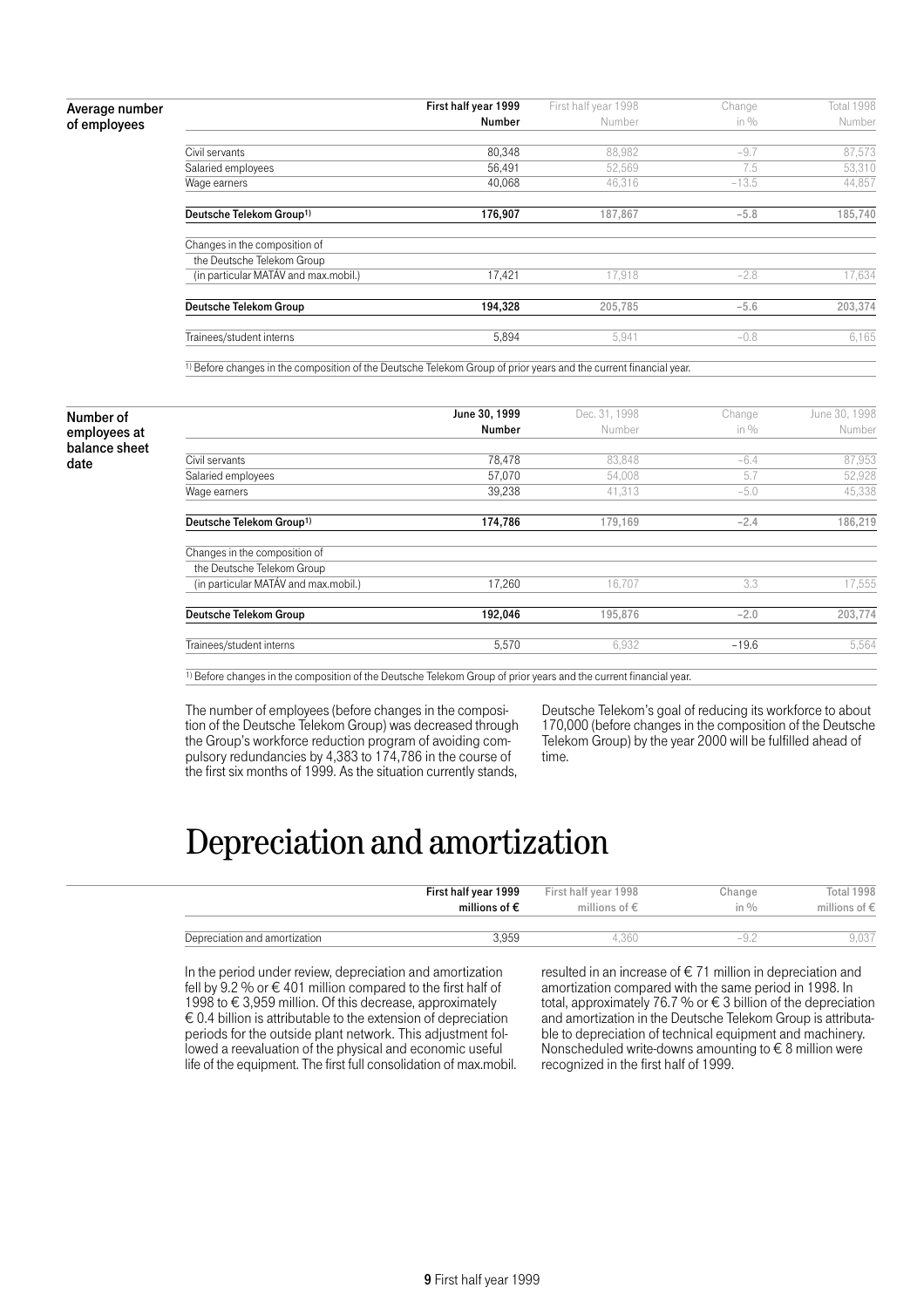### Changes in net income

The Group's results from ordinary business activities in the first half of 1999 amounted to  $\epsilon$  2,060 million and were thus € 495 million lower than in the same period last year. This is the result of the following developments: As a consequence of the price reductions on March 1, 1998 and further reductions on January 1, 1999, revenue in the first half of 1999 fell by € 707 million despite the inclusion of revenue from max.mobil. for the first time. This decrease in revenue was not fully offset by reductions in costs. The level of goods and services purchased increased by € 347 million compared to the first half of 1998, of which  $\epsilon$  114 million is attributable to the inclusion of max.mobil. Personnel costs were reduced by a further  $\epsilon$  55 million as a result of the continuing workforce reduction program and despite collectively agreed salary increases. Depreciation and amortization decreased by  $\epsilon$  401 million compared with the same period last year. This is mainly attributable to the extension of depreciation periods on certain items of property, plant and equipment. Financial expense was reduced by a total of  $\epsilon$  384 million, both as a result of the scheduled decrease in interest expense and the further decrease in losses related to associated and related companies.

The first full consolidation of max.mobil. led, overall, to a decrease of € 37 million in the Group's results from ordinary business activities.

millions of €

| Total                                     | (495) |
|-------------------------------------------|-------|
| Changes in other income and expense items | (281) |
| of which: changes in net interest expense | 245   |
| Changes in financial income (expense)     | 384   |
| Decrease in depreciation and amortization | 401   |
| Decrease in personnel costs               | 55    |
| Increase in goods and services purchased  | (347) |
| Decrease in revenue                       | (707) |

The expenses incurred in the course of the capital increase in June 1999 amounting to € 198 million are shown under extraordinary income (losses). These are more than offset by one-time effects amounting to  $\epsilon$  275 million which are included in the net income. The decrease in tax expense by a total of  $\epsilon$  665 million compared to the first half of 1998 is

mainly attributable to the lower level of income before taxes compared to last year. Furthermore, a tax refund and the reversal of accruals made for other taxes reduced the total level of tax expense. Thus, net income of the Group after extraordinary income (losses) amounted to  $\epsilon$  951 million,  $\epsilon$  45 million lower than in the first half of 1998.

#### Reconciliation of net income from German GAAP to U.S. GAAP

|                                            | First half year 1999<br>millions of $\epsilon$ | First half year 1998<br>millions of $\epsilon$ | Change<br>in $\%$        | Total 1998<br>millions of $\epsilon$ |
|--------------------------------------------|------------------------------------------------|------------------------------------------------|--------------------------|--------------------------------------|
| Net income as reported in the consolidated |                                                |                                                |                          |                                      |
| financial statements under German GAAP     | 951                                            | 996                                            | $-4.5$                   | 2.243                                |
| Personnel restructuring accrual            | (61)                                           | (164)                                          |                          | (286)                                |
| Other differences                          | 444                                            | 92                                             | $\overline{\phantom{a}}$ | 65                                   |
| Income taxes                               | (341)                                          | 29                                             | $\overline{\phantom{a}}$ | 203                                  |
| Net income in accordance with U.S. GAAP    | 993                                            | 953                                            | 4.2                      | 2.225                                |

As at June 30, 1999 shareholders' equity in accordance with U.S. GAAP amounted to € 35,828 million (Dec. 31, 1998: € 26,857 million).

### Investments

|                                                     | First half year 1999<br>millions of $\epsilon$ | First half year 1998<br>millions of $\epsilon$ | Change<br>in $\%$ | Total 1998<br>millions of € |
|-----------------------------------------------------|------------------------------------------------|------------------------------------------------|-------------------|-----------------------------|
|                                                     |                                                |                                                |                   |                             |
| Intangible assets and property, plant and equipment | 2.873                                          | 1.833                                          | 56.7              | 4.788                       |
| Financial assets                                    | 2.012                                          | 834                                            | 141.2             | 2.738                       |
| <b>Total</b>                                        | 4,885                                          | 2.667                                          | 83.2              | 7.526                       |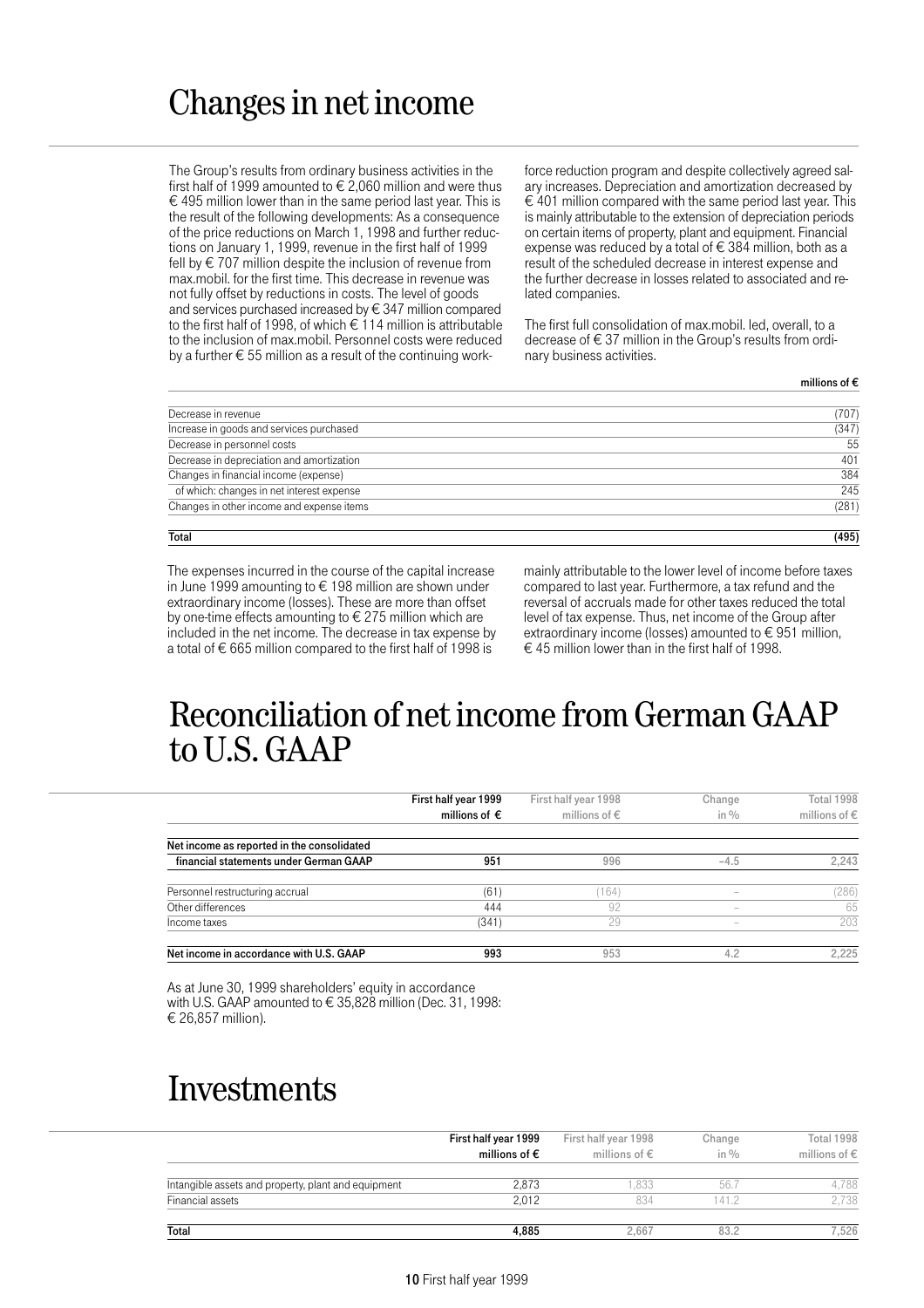Additions to property, plant and equipment, which relate mainly to Deutsche Telekom AG, T-Mobil and MATÁV, amounted to  $\epsilon$  1.934 million in the first half of 1999. After the completion at the end of 1997 of the digitization of the network's switching and transmission equipment, as well as of the development program for eastern Germany, capital expenditure on property, plant and equipment remained at a low level as planned. max.mobil., fully consolidated for the first time, invested  $\epsilon$  103 million in property, plant and equipment in the period under review. Additions to intangible

assets in the Deutsche Telekom Group amounted to € 939 million, of which  $\epsilon$  816 million is attributable to the goodwill from the first full consolidation of max.mobil. Investments in financial assets amounted to  $\epsilon$  2,012 million,  $\epsilon$  533 million of which are attributable to investments in associated and related companies. Deutsche Telekom invested a further € 1,306 million in noncurrent securities, € 990 million of which were invested in fixed-interest securities and € 316 million in specialized securities funds (mostly U.S. dollar funds).

### Financial liabilities

|                                         | June 30, 1999          | Dec. 31, 1998          | Change  | June 30, 1998          |
|-----------------------------------------|------------------------|------------------------|---------|------------------------|
|                                         | millions of $\epsilon$ | millions of $\epsilon$ | in $\%$ | millions of $\epsilon$ |
| Debt                                    | 38.652                 | 39.933                 | $-3.2$  | 44.015                 |
| Debt (excluding MATÁV and max.mobil.)   | 37.348                 | 39.260                 | $-4.9$  | 43,302                 |
| Net financial liabilities <sup>1)</sup> | 25.901                 | 33.477                 | $-22.6$ | 35.391                 |

 $\overline{1}$ ) Financial liabilities after deduction of liquid assets and marketable securities.

In order to broaden its sources of funding, Deutsche Telekom increased the volume of its debut benchmark bond floated in May 1998 by approximately € 1.0 billion to a total of € 2.0 billion on January 12, 1999. Financial liabilities are being repaid according to plan. At the end of June 1999, total debt amounted to approximately  $\epsilon$  38.7 billion, as compared with € 39.9 billion at December 31, 1998. Future repayment of debt will continue as planned; the goal is to reduce debt to

#### new acquisitions, the resulting balance sheet structures may require that this figure be adjusted. Net financial liabilities, after taking liquid assets of  $\epsilon$  10.5 billion and marketable securities of  $\epsilon$  2.3 billion into account, amounted to  $\epsilon$  25.9 billion at June 30, 1999. The considerable decrease in net financial liabilities is attributable to the inflow of cash from the capital increase in June 1999.

approximately  $\epsilon$  33 billion by the year 2000. In the event of

### Cash flows

#### Net cash provided by operating activities

Net cash provided by operating activities amounted to  $\epsilon$  4,580 million in the first half of this year. The decrease of  $\epsilon$  2.547 million compared with the same period last year is attributable, first, to the decrease in revenue as a consequence of price cuts and, second, to the change in the working capital, which decreased the amount of net cash provided by operating activities. max.mobil. was included in the statement of cash flows for the first time. As a result, net cash provided by operating activities increased by  $\epsilon$  113 million.

#### Net cash used for investing activities

Net cash used for investing activities increased by  $\epsilon$  4,728 million compared with the first half of 1998 to  $\in$  9,182 million. This increase is attributable in part to the acquisition of the majority shareholding in max.mobil. and also increased levels of investment in financial assets. Also, temporary

Bonn, August 1999 Deutsche Telekom AG

Board of Management

fixed-term bank deposits and marketable securities were increased significantly.

#### Net cash provided by (used for) financing activities

The first six months of 1999 saw an inflow of cash provided by financing activities of  $\epsilon$  6,035 million compared with an outflow of  $\epsilon$  2,755 million in the same period in 1998. This is attributable in particular to Deutsche Telekom's capital increase in June 1999, from which the Deutsche Telekom Group received an inflow of cash amounting to approximately € 9.6 billion. In addition, the volume of the debut benchmark bond was increased in January 1999. This was offset by the considerably higher repayment of short-term debt by the Deutsche Telekom Group than in the same period in 1998. The cash outflow resulting from dividend payments remained unchanged compared with the same period in 1998.